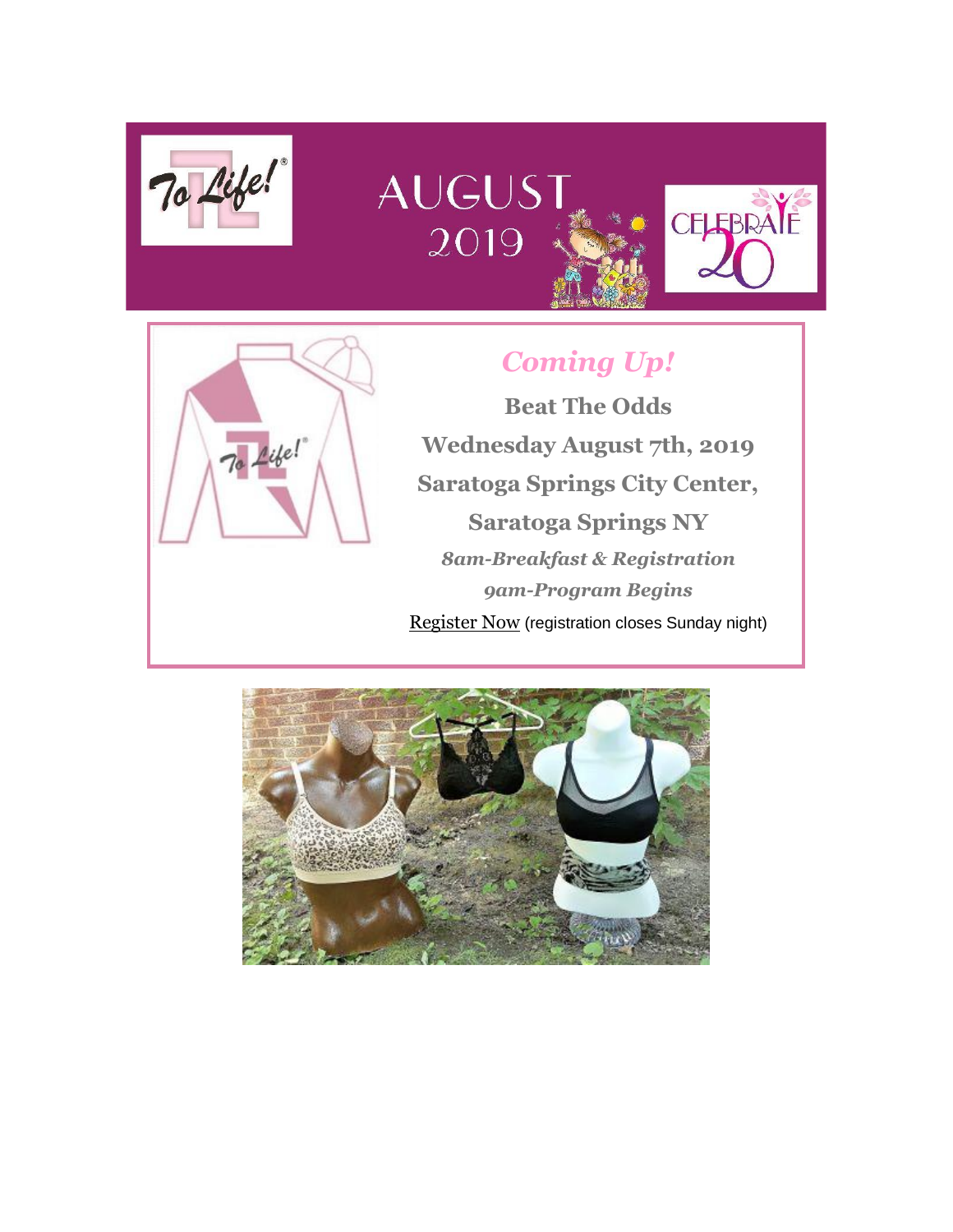### New in Delmar & Saratoga Boutiques- COOBIE bras

One size fits almost every body. The Coobie bras are seamless, soft & stretchy - they comfortably fits sizes 32A to 36D. They really do fit that size range perfectly!

They are all seamless, so no hooks or clasps. The back is smooth. Straps are adjustable  $\&$ removable and each has removable, reversible padding. The pads stay in place with the versatile pocket that can be worn with prosthesis or without.The fabric is made of an ultra soft nylon and spandex blend.

*To learn more about our Bra and Prosthesis Boutique, please head to our [website.](https://tolife.org/youve-been-diagnosed-now-what/boutique-services/mastectomy-products)*



#### *Staff Spotlight!*

If you've been in our Delmar wig boutique lately chances are you've met our new wig fitter Alice! Alice joined the To Life! staff in January 2019 and has been delighting clients ever since. Alice has over 30 years of experience as a licensed cosmetologist and makes sure every client leaves feeling confident and comfortable in their wig. Learn more about Alice and our Wig Boutique [HERE](https://tolife.org/youve-been-diagnosed-now-what/boutique-services/wigs-head-coverings) and call 518-439-5975 to make an appointment with her today!



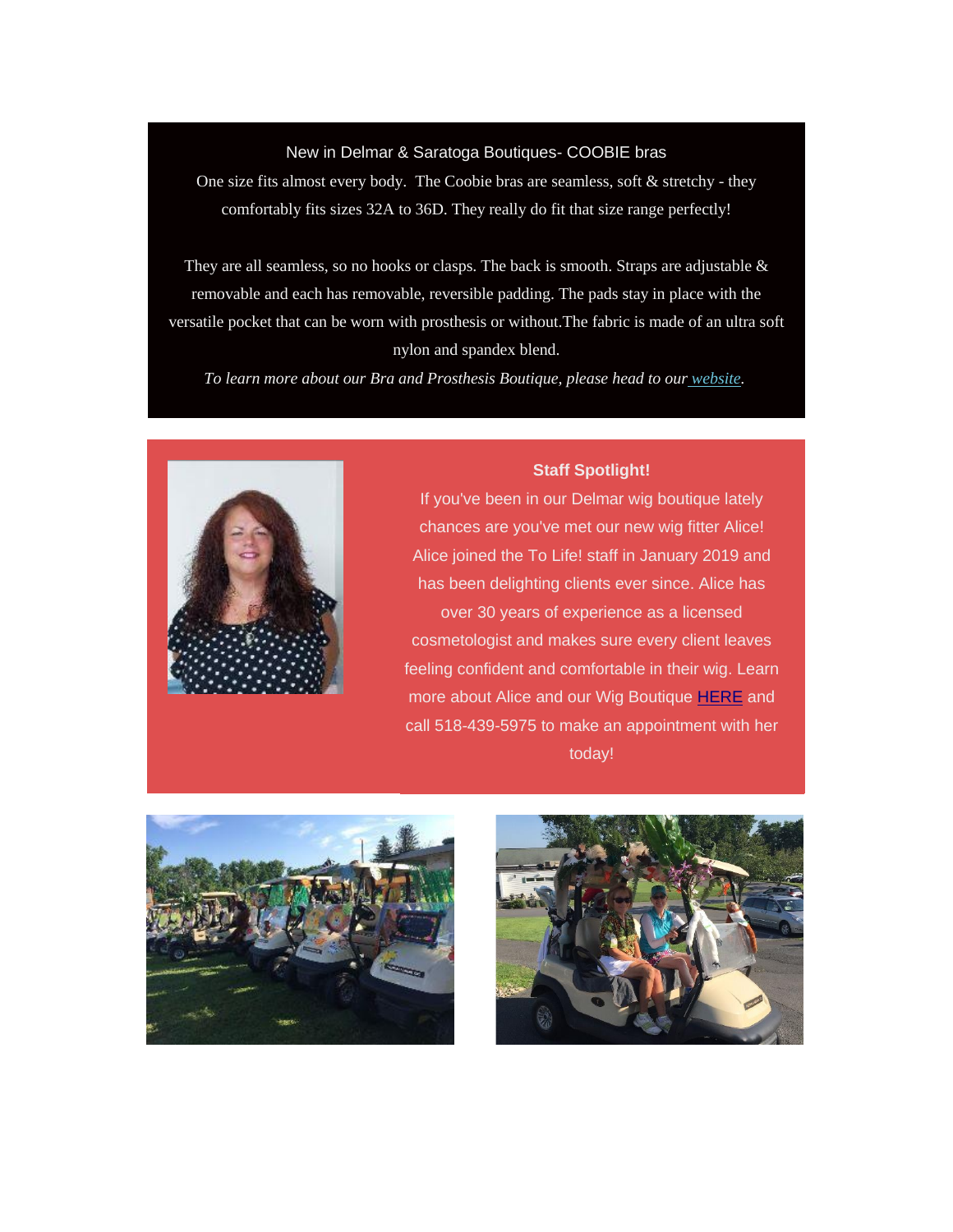We were so happy to be the recipients of funds raised at the annual Women's Member-Guest Golf Tournament at the Normanside Golf Club in Delmar. Many thanks to Mary, Dave, and the staff and volunteers at Normanside for putting on this wonderful event!



Thank You to Sandra Foster and her incredible team for hosting the 2019 Toast To the Tata's Wine Tasting, with proceeds to benefit To Life! The event was held last Monday with a record crowd attending! We were thrilled to send some of our staff and volunteers to join in the gathering of friends at Village Pizzeria in Galway. Sincere thanks to Sandy, all staff and volunteers!



*Qi Gong For Breast Health Monday, August 19th 2019 6:30pm-7:30pm To Life! Delmar Office*

Qi Gong is a traditional Chinese practice of aligning breath and movement to boost energy, mental focus and physical well-being. Qi Gong is gentle, empowering, self-healing, enjoyable and easy.

In this workshop you will learn 7 Qi Gong movements that will increase energy flow through the breast area. Qi Gong is part of a preventative and restorative model of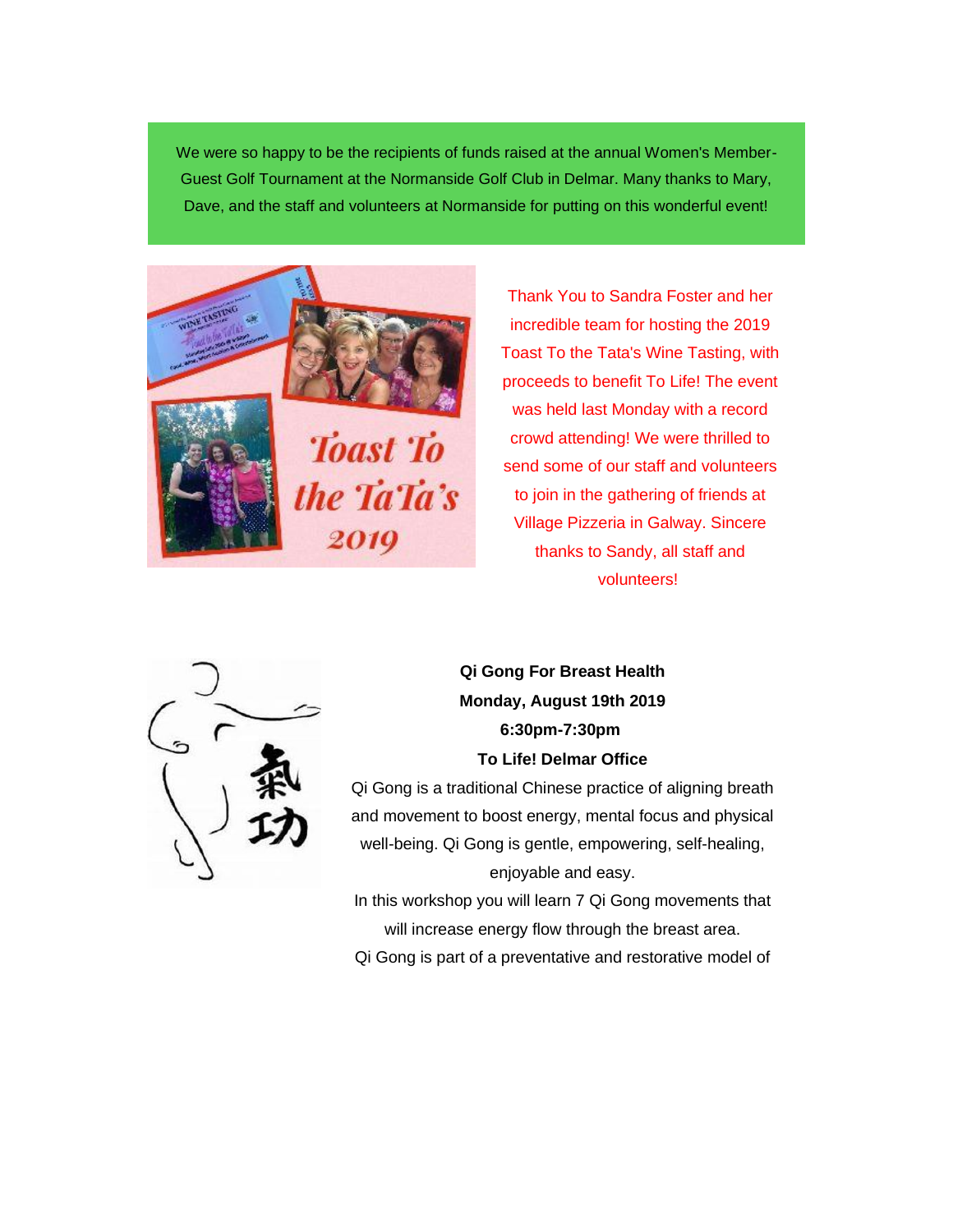healing.

Sign up by calling 518-439-5975

# *Reiki in August*

To Life! Delmar Office

Joan Bender, Certified Reiki Practicioner of Food & Market Coaching will continue to provide Reiki during the month of **August**. Times are below! Call 518-439-5975 to schedule your session today!



August 7th 3:00pm-5:00pm August 12th 12:30pm-2:30pm August 21st 3:00pm-5:00pm August 26th 12:30pm-2:30pm

Ongoing Wellness Programs Offered by *To Life!* in Delmar

Upcoming Events **Tabling at the Black Arts and Cultural Festival**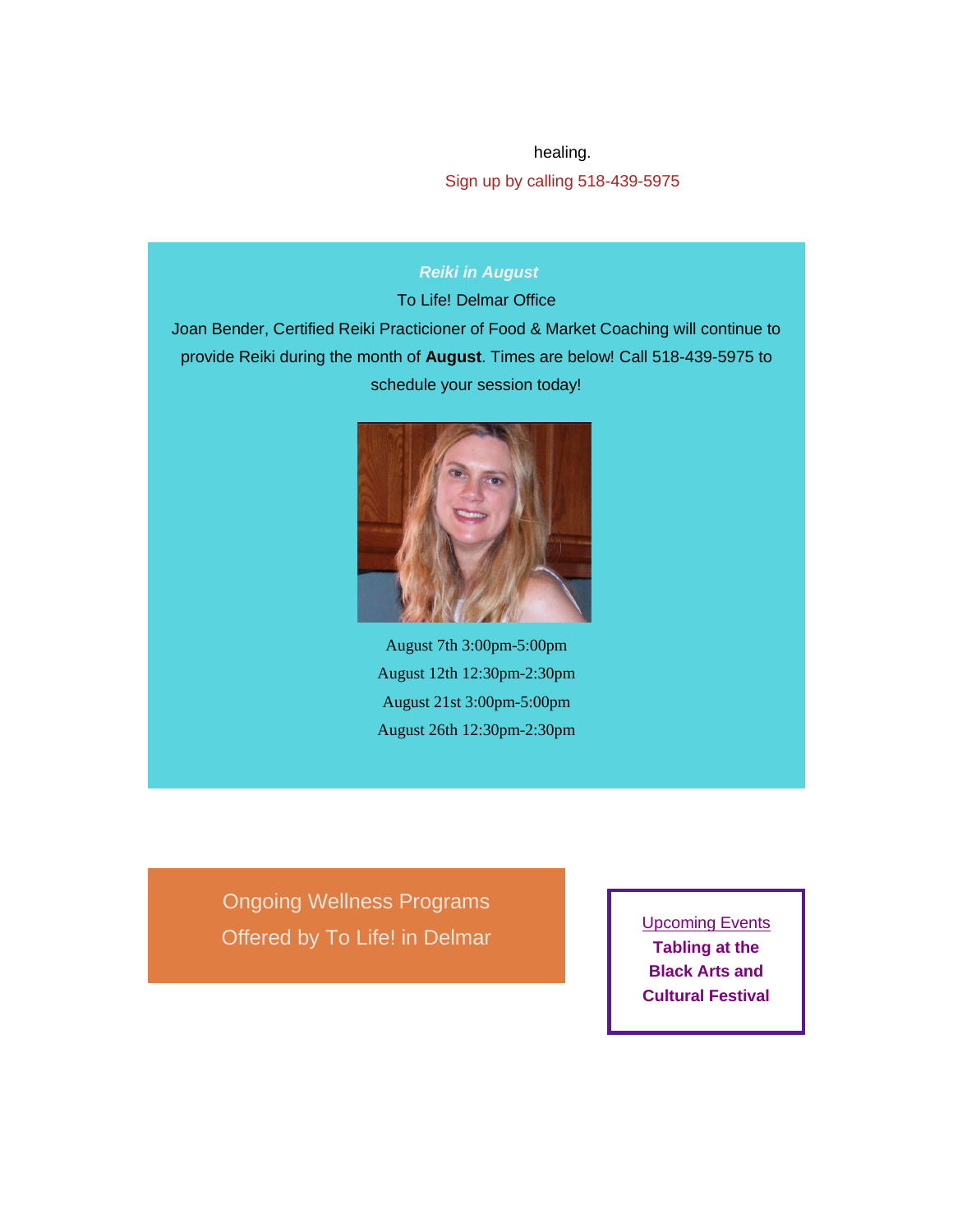

**NEW: Meditation @ the Stram Center** The Stram Center offers free guided meditation most Wednesdays from 7:30pm to 8:30pm. Check the **Stram Calendar** for Dates-No sign up necessary!

# **Madgalena Energy Sessions with Susan:**

Sessions are available by appointment at the mutual convenience of the Practitioner and Client. All days of the work week are considered. Read our [blog post o](https://tolife.org/blog/lets-chat-energy-healer-sue-sperber)n Susan!

# *Jai Yoga School*

[Jai Yoga School](https://jaiyogaschool.com/) in Slingerlands offers complimentary "sangha yoga" classes to breast cancer patients and survivors. more Info **[HERE](https://tolife.org/youve-been-diagnosed-now-what/support/wellness-programs)**

**In the Saratoga Region:** *Reiki Energy Sessions with Judy Rosch*

Certified Reiki Master Judy Rosch will be offering complimentary Reiki Energy sessions on Tuesdays 8/3 @ The Empire Plaza

**Fabulous Fillies Day** 8/8 @ The Saratoga Race Track

**Qi Gong for Breast Health** 8/19 @ Delmar **Office** 

**Women's Health Conference** 11/12 @ The **Carondelet** Hospitality Center *and more on our [Calendar](https://tolife.org/donating-and-fundraising-events/fundraising-events/calendar)*



**From The Blog Voluntary Recall for Certain Textured** [Implants](https://tolife.org/blog/voluntary-recall-certain-textured-breast-implants) Read up on all the most recent news regarding the FDA's voluntary recall on certain mastectomy implants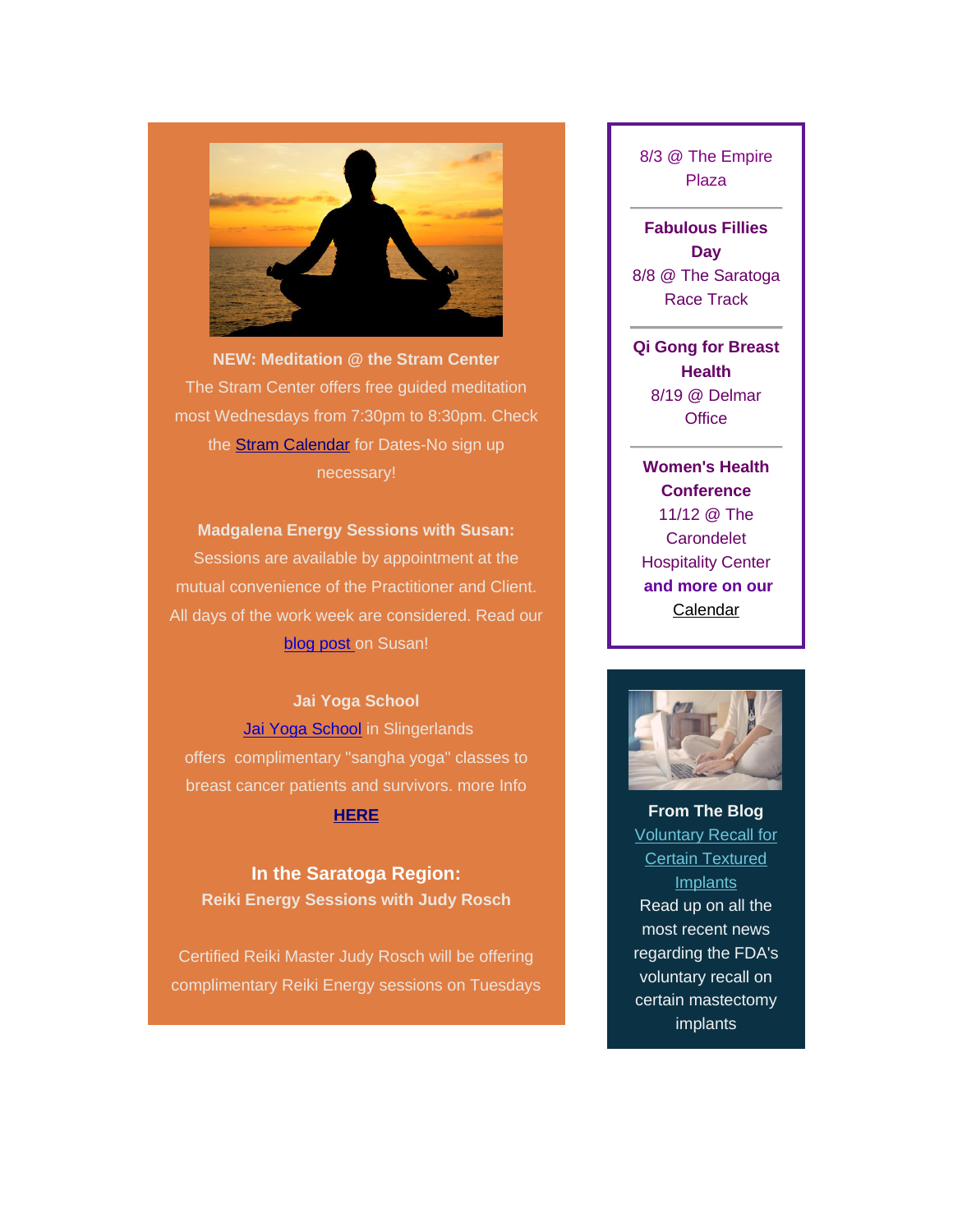# at our Saratoga Boutique (110 Spring Street). More information **[HERE](https://tolife.org/youve-been-diagnosed-now-what/support/wellness-programs)**

# **YANA Yoga**

YANA YOGA in Malta offers two classes "Gentle yoga & stretching" and " Gentle to Moderate yoga" free of charge to breast cancer survivors referred through To Life! **<http://www.yanayoga.net/>**

 $\mathcal{L}_\mathcal{L}$  , and the set of the set of the set of the set of the set of the set of the set of the set of the set of the set of the set of the set of the set of the set of the set of the set of the set of the set of th

All Wellness Sessions are offered free of charge to breast cancer survivors. These sessions are meant to be beneficial for beginners and first timers! Those in active treatment may wish to consult physician before engaging in any movement sessions. Sign up today.

> **Please Call To Life! at (518) 439-5975 to sign up for your session**

# *August Support Groups Amsterdam Bilingual Support Group*

English and Spanish speakers welcome. (open to anyone in the region at any stage of treatment or survivorship) Tuesday, August 13th, 6:30pm- 7:30pm Held at Centro Civico Community Room, 143 East Main Street, Amsterdam, NY 12010

#### [The Color of Health](https://tolife.org/blog/color-health)

Melanie McCulley, our support services manager, on why you should "eat the rainbow" [Fear In Perspective](https://tolife.org/blog/fear-ps) Melanie McCulley on how to keep fear in check



Look out for our Summer newsletter, which just hit the streets! [Full newsletter PDF](https://gallery.mailchimp.com/241d59b897b4121e9d2e15914/files/208a8040-1c28-478b-bde6-3a1da9bcd2fc/June_2019_final.pdf) Featured Article: [Survivor: What's in a](https://gallery.mailchimp.com/241d59b897b4121e9d2e15914/files/8aabc52b-a0d0-410e-8f66-bbcb31d9372c/Survivor_What_s_in_a_Name.pdf)  [Name](https://gallery.mailchimp.com/241d59b897b4121e9d2e15914/files/8aabc52b-a0d0-410e-8f66-bbcb31d9372c/Survivor_What_s_in_a_Name.pdf) By Melanie McCulley MS, Support Services Manager

## Call For Volunteers



We are looking for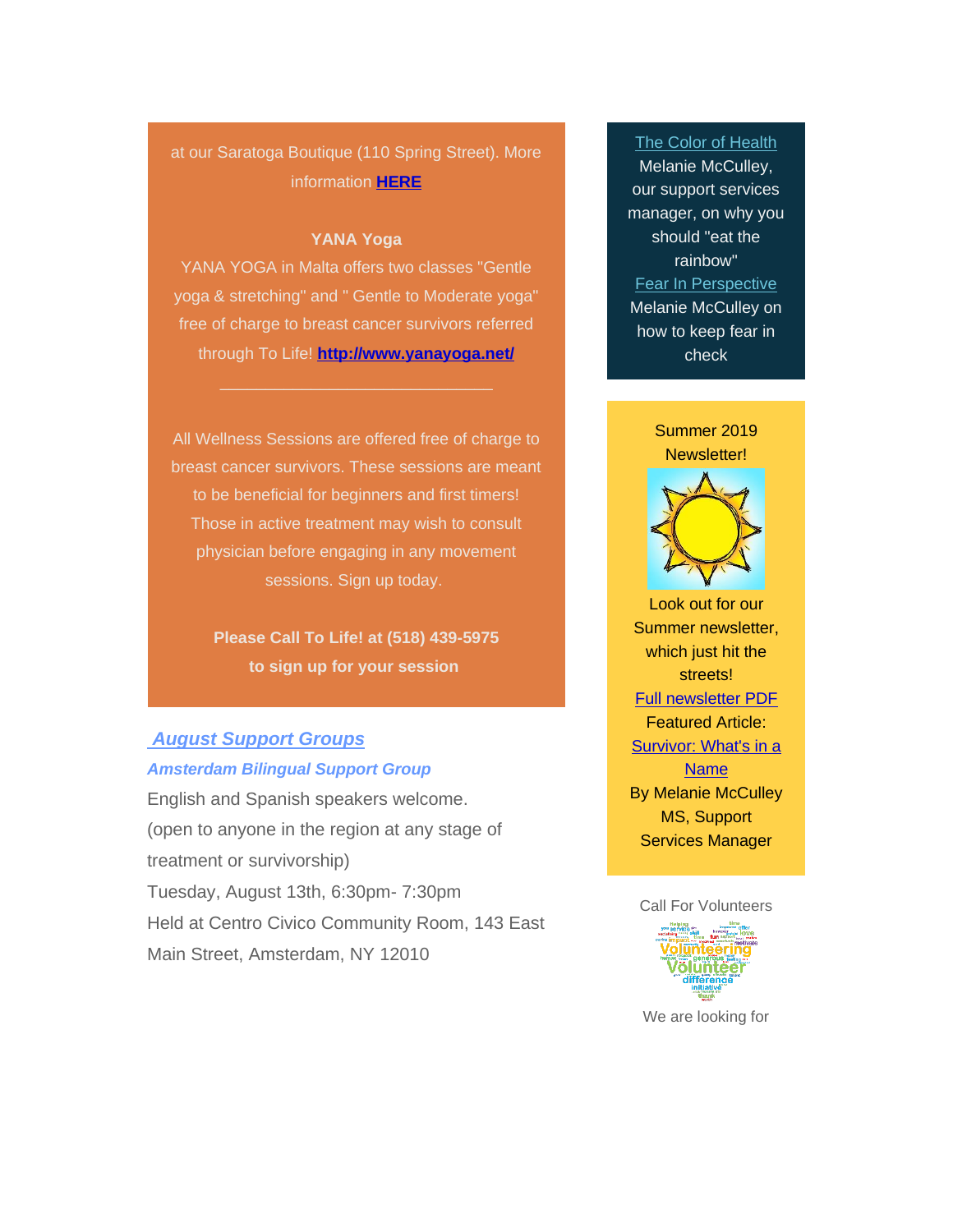# *Young Survival Coalition (YSC) Face2Face Support Group*

(For younger women facing Breast Cancer) Held monthly with varying schedules and locations to accommodate participants Call 439-5975 or email [albanyf2fcoordinator@gmail.com](mailto:albanyf2fcoordinator@gmail.com)

# *Saratoga Support Group*

(Open to anyone in the region at any stage of treatment or survivorship) Tuesday, August 20th, 5:30pm - 6:30pm Mollie Wilmot Radiation Oncology Center Saratoga Hospital, 211 Church Street Saratoga Springs, NY 12866

# *Stage 4/ Metastatic/ Recurrent Support Group*

(For women dealing with metastatic or recurring Breast Cancer) Wednesday, August 21st, 7:30pm - 9:00pm Delmar To Life! Office 410 Kenwood Ave, Delmar NY 12054 If you have never attended and wish to come, please contact To Life! (439-5975) to register and confirm.

### *Newly Diagnosed Support Group*

(For recently diagnosed patients or anyone in treatment or survivorship) Thursday, August 22nd, 6:00pm - 7:30pm Delmar To Life! Office

volunteers who are interested in helping staff our front office during the busy and vacation filled months of Summer. Full training is provided. If you're interested, please call the Delmar Office at 518-439- 5975. More information provided [HERE!](https://gallery.mailchimp.com/241d59b897b4121e9d2e15914/files/2e0423a4-7731-4d22-b419-d241a1c9c2c6/Volunteer_Roles_Outline.docx)

We love making new friends here at To Life! if you have an organization or group that would like to raise money for To Life!, please let us know by emailing at info@tolife.org or calling the office at 518-439-5975. We can provide any handouts or promotional information about To Life! that you may need.

*Want to learn more about To Life!* **Visit our [WEBSITE](https://tolife.org/) or our [FACEBOOK](https://www.facebook.com/ToLifeCares) Stay updated on all things To Life!**